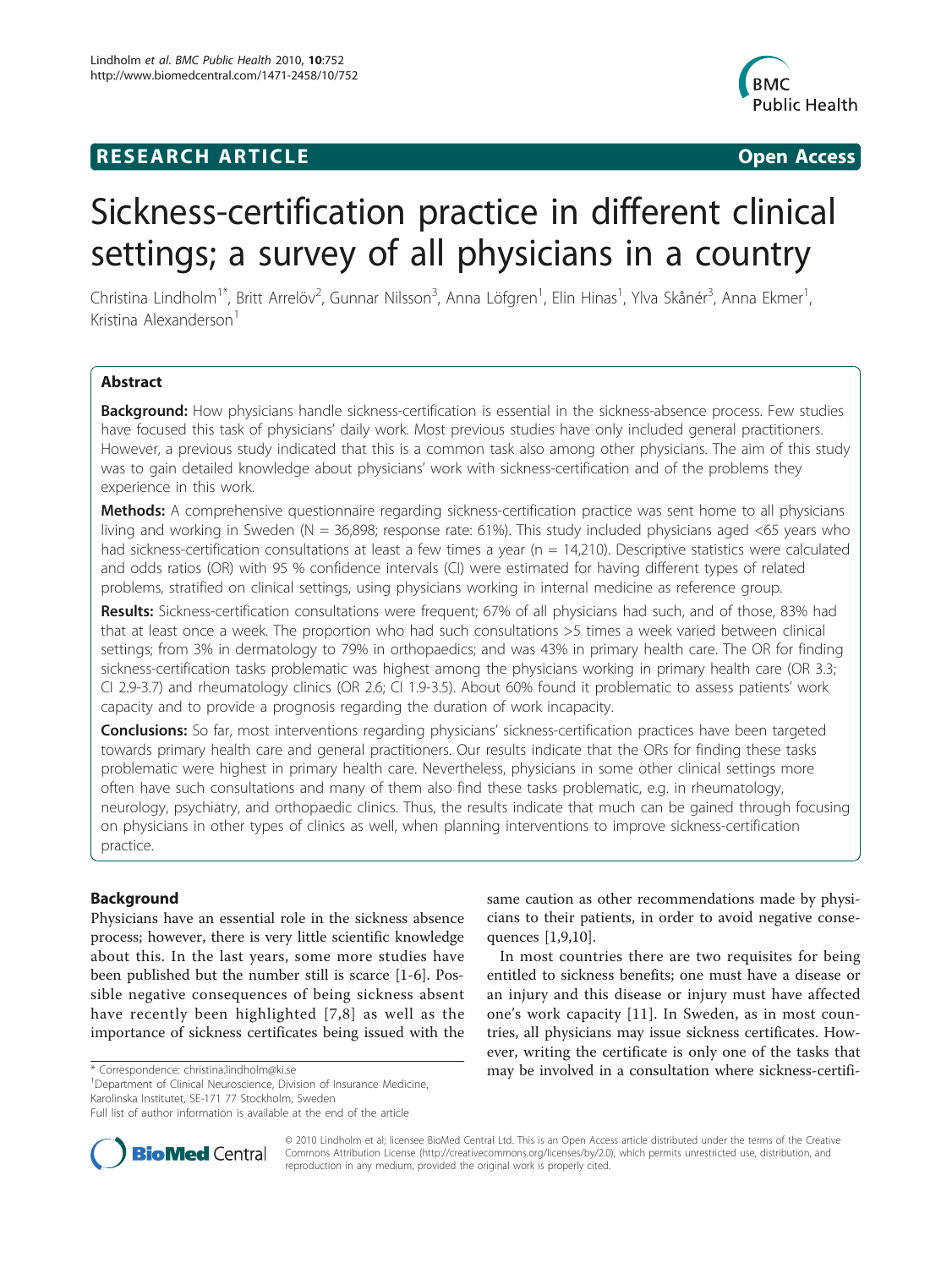cation is considered. Those different tasks can be summarised as [[1](#page-8-0)]:

• Determine if the patient has a disease or an injury.

• To ascertain whether the disease or injury impairs the patient's functional ability to the extent that the work capacity is also impaired in relation to her or his work demands.

• Consider, together with the patient, the possible advantages and disadvantages of being sickness absent.

• Determine the duration and grade (full or part time) of sick leave and the medical investigations, treatments, or other measures needed during the sick-leave period.

• Determine possible needs for contact with other specialists, the social insurance office, occupational health services, the employer, or other stakeholders and if so, to establish adequate communication.

• Issue a certificate that provides sufficient information for the employer or social insurance officer to decide whether the patient is entitled to sickness benefits and in need of further return-to-work measures.

• Document assessments and actions taken.

In a systematic literature review of studies of sicknesscertification practice, scientific evidence could be established for only two issues; that the sickness certificates had low quality and that the physicians found sicknesscertification problematic [[1](#page-8-0),[11](#page-8-0)]. The Swedish Council on Technology Assessment in Health Care (SBU) concluded that the number of studies was low and that sample sizes were small and often very biased. Moreover, SBU stated that larger studies were warranted to be able to generalize results and to get more detailed information, as basis for interventions.

In this research area it is especially crucial to also use the physicians' perspective on the sickness-certification task and related problems, in order to be able to tailor interventions along the line of their experiences and wishes. Moreover, most studies in this area have included only general practitioners (GPs) [[2](#page-8-0),[3,11-27\]](#page-8-0). Some studies have compared the frequency and the severity of problems among GPs with that of other physicians [[1,5,6,28](#page-8-0)-[30\]](#page-8-0). Nevertheless, the knowledge about sickness-certification practice among other physicians than GPs is still scarce.

Therefore, we in a previous questionnaire study included physicians also from other clinical settings [\[6](#page-8-0)]. One finding was that consultations involving sicknesscertification were equally, or even more, frequent among other specialists and clinics than in primary health care (PHC)/among GPs [[6,29](#page-8-0)]. This was

unexpected and we have, consequently, here pursued our research about this in a larger study, including all the physicians in Sweden.

The aim was to gain detailed knowledge about physicians' work with sickness-certification regarding frequency of different types of situations and severity of related problems, in general as well as in specific clinical settings.

# Methods

A cross-sectional questionnaire study was conducted. The questionnaire was administered to all physicians in Sweden, a country with 9.3 million inhabitants. The study population was the 36,898 physicians of all ages who lived and mainly worked in Sweden in October 2008. They were identified using a register of all physicians, held by the company that in Sweden has the most complete such register; Cegedim AB.

A comprehensive questionnaire of 163 questions about various aspects of sickness-certification practice and related work issues was developed, based on a previous questionnaire, research, and contacts with many different clinicians and researchers in the area [[29,31](#page-8-0)]. The questionnaire was tested in a pilot study with a random sample of 100 physicians (62.0% response rate).

The questionnaire was distributed by mail to the participant's home addresses in order to avoid interaction with colleagues in completing the questionnaire. Three reminders were sent to non-responders. Distribution, registration, scanning of questionnaires, and basic management of data was administered by Statistics Sweden. The response rate was 60.6%. There was no large bias in the drop-out; as expected the response rate was somewhat higher among women and older physicians (Table [1\)](#page-2-0).

In this study we included the 14,210 participants who were below the age of 65 and had consultations concerning sickness-certification at least some times in a year.

# Data sources

Information about age, sex, and being a board certified specialist was provided by the National Board of Health and Welfare via Cegedim AB. All other data were provided by the questionnaire. Information about type of clinical setting the participant mainly worked in is presented for 18 specified clinics, "other clinics", and "administration/research/education" (in tables and figures called "Administration"), respectively.

Frequency of consultations, frequency of related problems, and severity of experienced problems, respectively, were measured by answers to three questionnaire items:

- Frequency of consultations concerning sickness-certification was measured by the alternative answers; "more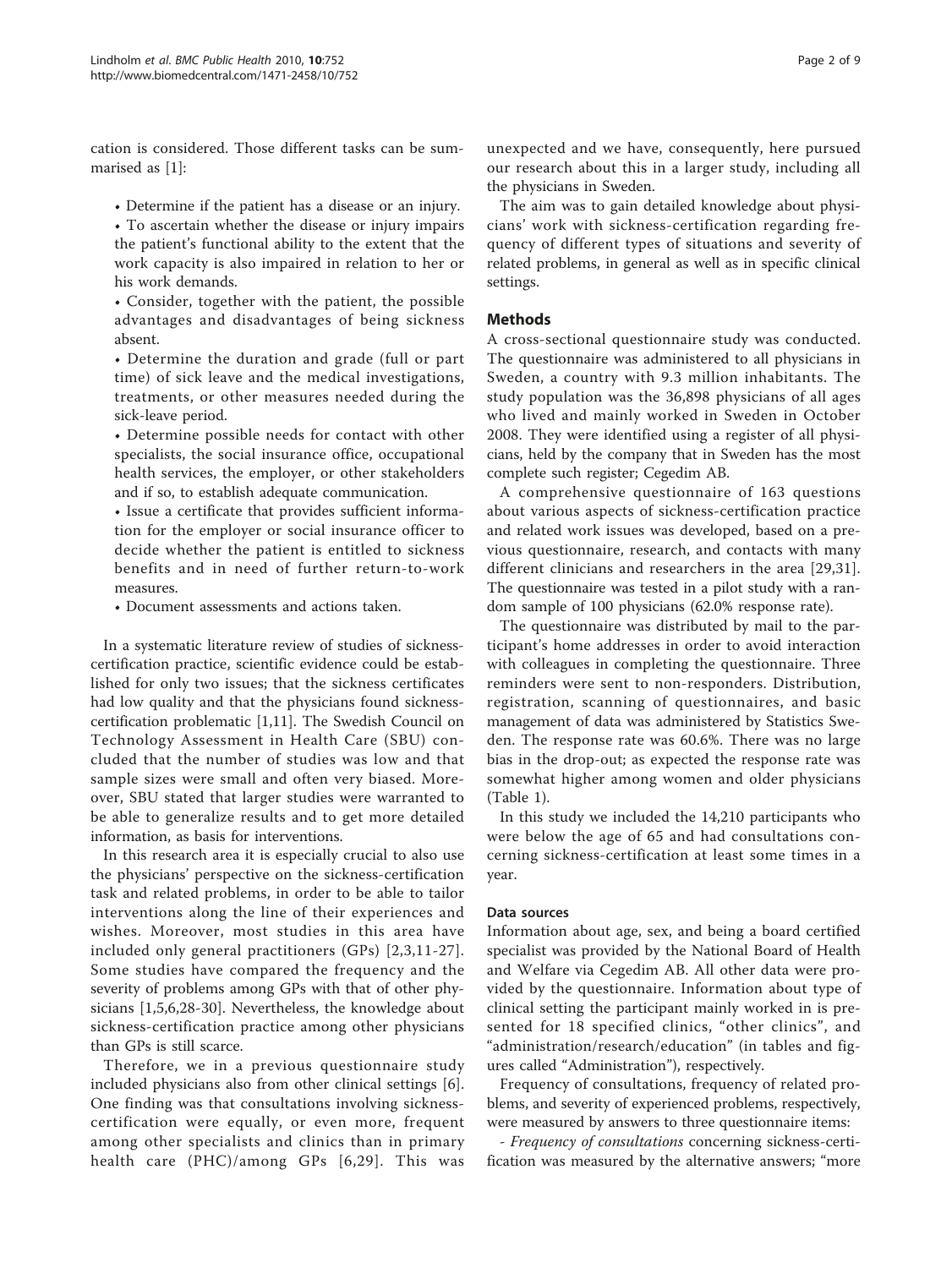<span id="page-2-0"></span>Table 1 Study population characteristics, response rate, number and proportion in clinical settings having sickness-certification consultations.

|                             | Study<br>population<br>(N) | Responders<br>(n, %) |      | Responders<br>having<br>sickness-<br>certification<br>consultations<br>at least a<br>few times a<br>year (n, %) |      |  |
|-----------------------------|----------------------------|----------------------|------|-----------------------------------------------------------------------------------------------------------------|------|--|
| All                         | 36898                      | 22349                | 60.6 | 15057                                                                                                           | 67.4 |  |
| Women                       | 15946                      | 10085                | 63.2 | 6946                                                                                                            | 68.9 |  |
| Men                         | 20936                      | 12259                | 58.6 | 8110                                                                                                            | 66.2 |  |
| Missing information         | 16                         | 5                    | 31.3 | 1                                                                                                               | 20.0 |  |
| 24-44 year                  | 14462                      | 8349                 | 57.7 | 6172                                                                                                            | 73.9 |  |
| 45-64 year                  | 19898                      | 12110                | 60.9 | 8038                                                                                                            | 66.4 |  |
| $65+$ year                  | 2538                       | 1890                 | 74.5 | 847                                                                                                             | 44.8 |  |
| Specialist                  | 26242                      | 16300                | 62.1 | 10607                                                                                                           | 65.1 |  |
| Non-specialist              | 10656                      | 6049                 | 56.8 | 4450                                                                                                            | 73.6 |  |
| Clinical settings1          |                            |                      |      |                                                                                                                 |      |  |
| Primary health care (PHC)   |                            | 4394                 |      | 4278                                                                                                            | 97.4 |  |
| Internal medicine           |                            | 2121                 |      | 1963                                                                                                            | 92.5 |  |
| Child and adolescent care   |                            | 1665                 |      | 409                                                                                                             | 24.6 |  |
| Surgery                     |                            | 1562                 |      | 1376                                                                                                            | 88.1 |  |
| Psychiatry                  |                            | 1284                 |      | 1142                                                                                                            | 88.9 |  |
| Gynaecology                 |                            | 1070                 |      | 930                                                                                                             | 86.9 |  |
| Administration              |                            | 1055                 |      | 103                                                                                                             | 9.8  |  |
| Orthopaedic                 |                            | 939                  |      | 898                                                                                                             | 95.6 |  |
| Occupational health service |                            | 500                  |      | 482                                                                                                             | 96.4 |  |
| Ophthalmology               |                            | 489                  |      | 358                                                                                                             | 73.2 |  |
| Ear, nose, and throat       |                            | 486                  |      | 445                                                                                                             | 91.6 |  |
| Geriatrics                  |                            | 458                  |      | 121                                                                                                             | 26.4 |  |
| Infectious diseases         |                            | 342                  |      | 331                                                                                                             | 97.0 |  |
| Oncology                    |                            | 348                  |      | 334                                                                                                             | 96.0 |  |
| Dermatology                 |                            | 265                  |      | 208                                                                                                             | 78.5 |  |
| Neurology                   |                            | 259                  |      | 244                                                                                                             | 94.2 |  |
| Rheumatology                |                            | 193                  |      | 191                                                                                                             | 99.0 |  |
| Rehabilitation              |                            | 190                  |      | 177                                                                                                             | 93.2 |  |
| Pain management             |                            | 112                  |      | 85                                                                                                              | 75.9 |  |
| Other                       |                            | 3184                 |      | 880                                                                                                             | 27.6 |  |
| Do not work in a clinic     |                            | 709                  |      | 46                                                                                                              | 6.5  |  |
| Missing                     |                            | 724                  |      | 56                                                                                                              | 7.7  |  |

<sup>1</sup>Information about response rate in different clinics is not available.

than 20 times a week", "6-20 times a week", "1-5 times a week", "about once a month", "a few times a year", and "never or almost never". The two response alternatives "about once a month" and "a few times a year" were combined to "less than once a week".

- The response alternatives regarding frequency of problems in handling sickness-certification consultations were; "more than 10 times a week", "6-10 times a week", "1-5 times a week", "about once a month", "a few times a year", and "never or almost never". The alternatives "about once a month" and "a few times a year" were combined to "less than once a week".

- Regarding severity of experienced problems, the response alternatives were "very", "fairly", "somewhat", and "not at all" to a generic question "How problematic do you generally find it to handle sickness-certification of patients?" and to 16 specified problems.

#### **Statistics**

Results from descriptive statistics of frequencies of consultations and problems regarding those, the association between them, as well as the severity of problematic tasks were stratified by type of clinic. Analysis made of the variations between age groups and between men and women turned out to be small and the results appear, therefore, for all together.

The odds ratios (OR) of having very or fairly problematic situations were estimated with 95% confidence interval (CI), adjusted for specialist/not specialist. The reference group was physicians working in internal medicine clinics, chosen because of its large size and moderate level of problems. ORs were calculated for items that at least half of the responders found very or fairly problematic. The analyses were performed using the SPSS 17.0 program.

The study was approved by the Regional Ethical Review Board of Stockholm.

#### Results

Of all the responding physicians below the age of 65, 67.4% had consultations considering sickness-certification at least a few times a year. That rate was higher for non-specialists than for specialists; 73.6% and 65.1%, respectively (Table 1). In a number of clinical settings, nearly all physicians had such consultations at least a few times a year; PHC (97.4%), infectious diseases (97.0%), occupational health service (96.4%), oncology (96.0%), and rheumatology (99.0%).

From here on, only those 14,210 physicians <65 years of age who at least sometimes per year had sicknesscertification consultations were included in the analyses. More than one third of the physicians in twelve types of clinics had such consultations more than five times a week (Figure [1\)](#page-3-0). The highest proportion of physicians who had such consultations more than five times a week were physicians in orthopaedic clinics and occupational health service. Notably is that also pain management, oncology, psychiatry, rehabilitation, rheumatology, and neurology, together eight different clinics, had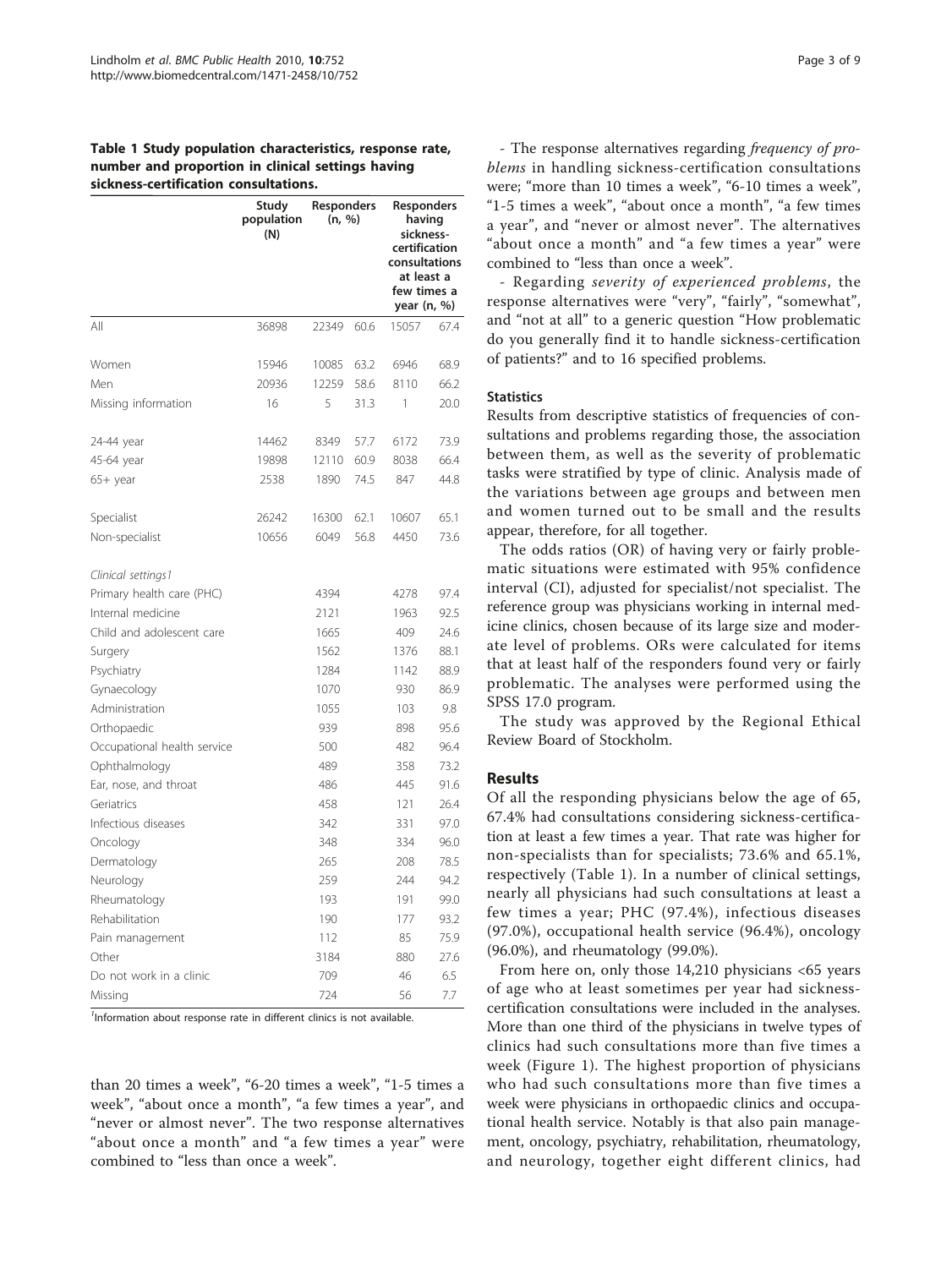<span id="page-3-0"></span>

much higher rates of sickness-certification consultations than those in PHC.

Frequency of sickness-certification consultations as well as of related problems varied substantially with type of clinic. Characteristics of the clinics regarding mean age, sex, and proportion of board certified specialists varied as well (Table [2\)](#page-4-0).

The association between the proportion of physicians in different clinics having sickness-certification consultations more than five times a week and the proportion having problems with these work tasks at least once a week is illustrated in Figure [2.](#page-5-0)

In most clinics, the proportion of physicians having many such consultations was positively associated to the proportion finding them problematic. However, the physicians in oncology clinics and in PHC diverged. A high rate of the physicians in oncology clinics had sicknesscertification consultations but a relatively low rate found them problematic, while the contrary was found for PHC.

The physicians were asked to assess how problematic they experienced 16 different situations (Table [3](#page-6-0)). The task most physicians (59.9%) rated as fairly or very problematic was to assess the patient's work capacity followed by providing a long-term prognosis for the duration of the work incapacity (58.4%). Moreover, a high percentage found it problematic to handle prolongations of a sick-leave period that initially had been certified by a colleague (52.3%) and to provide social insurance officers with other types of medical certificates, e.g. for disability pension (49.9%). The least problematic task was to know what to document in the medical chart, 43.2% stated that this was not at all problematic.

The OR of having problems in handling sickness-certification cases was, using physicians in internal medicine as reference group, highest among physicians in PHC; OR 3.3, 95% CI 2.9 to 3.7 and in rheumatology clinics; OR 2.6, 95% CI 1.9 to 3.5 (Table [4\)](#page-7-0). Physicians in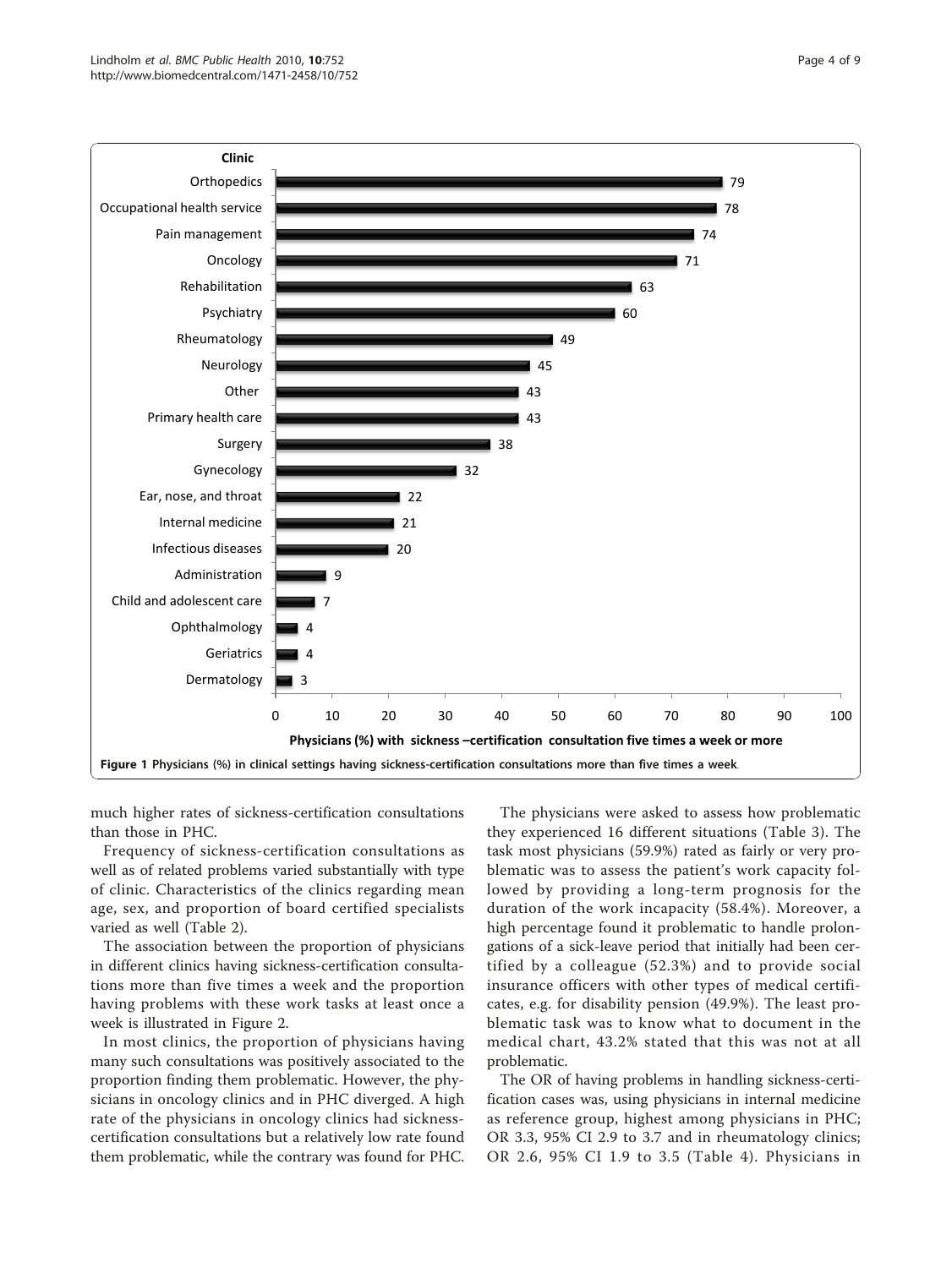## <span id="page-4-0"></span>Table 2 Physicians' characteristics, frequencies of sickness-certification consultations and related problems (%), distributed on clinical settings.

|                                    |             | in different clinics | Characteristics of the physicians <sup>a</sup> |                         |                          | Rate (%) of physicians <sup>a</sup> who had<br>different frequencies during a week | sickness-certification consultations at | Rate (%) of physicians <sup>a</sup> who<br>experienced problems related to<br>sickness-certification at different<br>frequencies during a week |                             |                            |                    |
|------------------------------------|-------------|----------------------|------------------------------------------------|-------------------------|--------------------------|------------------------------------------------------------------------------------|-----------------------------------------|------------------------------------------------------------------------------------------------------------------------------------------------|-----------------------------|----------------------------|--------------------|
| Clinical setting                   | Mean<br>age | Women<br>$\%$        | <b>Specialist</b><br>$\%$                      | > 20<br>times a<br>week | 60-20<br>times a<br>week | $1 - 5$<br>times a<br>week                                                         | $<$ once a<br>week                      | $>10$<br>times a<br>week                                                                                                                       | $6 - 10$<br>times a<br>week | $1 - 5$<br>times a<br>week | $<$ once a<br>Week |
| Internal medicine                  | 43          | 45.4                 | 58.9                                           | 2.4                     | 19.1                     | 50.0                                                                               | 28.5                                    | 0.2                                                                                                                                            | 1.6                         | 14.8                       | 83.4               |
| Primary health care                | 48          | 51.0                 | 66.8                                           | 2.3                     | 40.4                     | 52.4                                                                               | 4.9                                     | 2.2                                                                                                                                            | 5.5                         | 46.6                       | 45.8               |
| Surgery                            | 44          | 30.7                 | 64.7                                           | 4.6                     | 33.4                     | 48.1                                                                               | 13.8                                    | 0.8                                                                                                                                            | 1.5                         | 15.9                       | 81.9               |
| Psychiatry                         | 47          | 55.5                 | 65.6                                           | 10.0                    | 50.0                     | 30.6                                                                               | 9.4                                     | 3.5                                                                                                                                            | 7.2                         | 39.3                       | 50.0               |
| Gynaecology                        | 47          | 69.0                 | 74.1                                           | 1.8                     | 29.6                     | 50.6                                                                               | 18.0                                    | 0.8                                                                                                                                            | 3.5                         | 22.0                       | 73.7               |
| Orthopaedic                        | 45          | 20.8                 | 67.9                                           | 19.2                    | 59.3                     | 18.5                                                                               | 3.1                                     | 3.5                                                                                                                                            | 7.5                         | 42.5                       | 46.5               |
| Occupational health                | 56          | 43.8                 | 95.1                                           | 16.3                    | 62.0                     | 18.9                                                                               | 2.8                                     | 2.6                                                                                                                                            | 6.7                         | 35.1                       | 55.6               |
| Ear, nose, and throat              | 47          | 44.0                 | 77.1                                           | 0.9                     | 21.0                     | 60.0                                                                               | 18.0                                    | 0.2                                                                                                                                            | 1.0                         | 11.4                       | 87.4               |
| Child and adolescent               | 48          | 53.9                 | 78.4                                           | 0.8                     | 5.7                      | 22.4                                                                               | 71.1                                    | 0.3                                                                                                                                            | 0.3                         | 8.1                        | 91.3               |
| Ophthalmology                      | 48          | 56.8                 | 80.3                                           | 0.0                     | 3.8                      | 21.8                                                                               | 74.4                                    | 0.0                                                                                                                                            | 0.3                         | 4.0                        | 95.7               |
| Oncology                           | 45          | 57.8                 | 64.9                                           | 20.2                    | 50.9                     | 23.9                                                                               | 5.0                                     | 0.6                                                                                                                                            | 1.6                         | 16.4                       | 81.4               |
| Infectious diseases                | 43          | 49.7                 | 62.9                                           | 1.6                     | 18.6                     | 60.7                                                                               | 19.2                                    | 0.3                                                                                                                                            | 1.0                         | 14.1                       | 84.7               |
| Neurology                          | 46          | 42.2                 | 75.4                                           | 2.6                     | 42.7                     | 47.8                                                                               | 6.9                                     | 0.0                                                                                                                                            | 3.1                         | 37.0                       | 59.9               |
| Dermatology                        | 48          | 68.0                 | 77.0                                           | 0.0                     | 3.5                      | 22.0                                                                               | 74.5                                    | 0.5                                                                                                                                            | 0.5                         | 7.4                        | 91.5               |
| Rheumatology                       | 49          | 53.8                 | 79.1                                           | 3.3                     | 45.6                     | 45.6                                                                               | 5.5                                     | 1.7                                                                                                                                            | 4.4                         | 39.2                       | 54.7               |
| Rehabilitation                     | 51          | 57.7                 | 79.2                                           | 17.9                    | 45.2                     | 26.2                                                                               | 10.7                                    | 1.9                                                                                                                                            | 2.5                         | 25.3                       | 70.4               |
| Geriatrics                         | 49          | 57.0                 | 78.9                                           | 0.9                     | 3.5                      | 14.0                                                                               | 81.6                                    | 0.0                                                                                                                                            | 0.0                         | 1.9                        | 98.1               |
| Administration                     | 53          | 42.7                 | 86.6                                           | 4.9                     | 3.7                      | 31.7                                                                               | 59.8                                    | 1.5                                                                                                                                            | 0.0                         | 7.7                        | 90.8               |
| Pain management                    | 54          | 28.8                 | 90.4                                           | 17.8                    | 56.2                     | 20.5                                                                               | 5.5                                     | 6.3                                                                                                                                            | 12.7                        | 23.8                       | 57.1               |
| Other                              | 48          | 43.4                 | 72.7                                           | 15.7                    | 26.7                     | 32.8                                                                               | 24.8                                    | 1.9                                                                                                                                            | 2.5                         | 15.0                       | 80.6               |
| Do not work in a clinic            | 41          | 50.0                 | 47.4                                           | 13.2                    | 36.8                     | 28.9                                                                               | 21.1                                    | 3.6                                                                                                                                            | 7.1                         | 32.1                       | 57.1               |
| All of the physicians <sup>a</sup> | 47          | 47.6                 | 68.8                                           | 5.8                     | 34.5                     | 42.5                                                                               | 17.2                                    | 1.6                                                                                                                                            | 3.8                         | 28.9                       | 65.7               |
| Missing ( $n = 56$ )               | 43          | 44.6                 | 51.8                                           | 10.7                    | 21.4                     | 48.2                                                                               | 19.6                                    | 2.2                                                                                                                                            | 2.2                         | 22.2                       | 73.3               |

<sup>a</sup> Physicians (aged <65) who had sickness-certification consultations at least a few times a year,  $n = 14,210$ 

neurology, pain management, orthopaedics, and psychiatric clinics also had an OR above 1.0. Physicians in PHC had significantly higher OR for all the specified problems while physicians in pain management didn't have OR above 1.0 for any of the specified problems. Physicians in psychiatric, neurologic, or orthopaedic clinics had higher ORs for experiencing it very problematic to assess and to prognosticate patients' work capacity. Physicians working in orthopaedic clinics had a slightly higher OR for finding it problematic to prolong a sickleave period initially certified by another physician.

# **Discussion**

This is, so far, the internationally largest questionnaire study of physicians' sickness-certification tasks and problems, regarding type of situations they encountered and problems they experienced, including all physicians working in Sweden. Sickness-certification consultations were far more frequent than anticipated - more than two thirds of the physicians had such consultations, and

of those over 80% had that at least once a week. Moreover, the rate of having such consultations was much higher in many other clinical settings than in PHC, e.g. in orthopaedics and in oncology. This has not been studied in other countries. Obviously, the previous focus on GPs regarding these tasks needs to be reconsidered. Nevertheless, a much higher rate of the physicians in PHC experienced these tasks as problematic. The majority of all physicians rated the task to assess magnitude of work incapacity and the prognosis of such incapacity as problematic. More detailed knowledge, regarding the broad tasks involved in sickness-certification consultations, has been called for [[32](#page-8-0),[33\]](#page-8-0); some of that is provided here.

Strengths of the study are the very large sample size, that all physicians ( $N = 36,898$ ) working and living in Sweden were included, that all clinical settings were included, and the detailed questions about these tasks. The study group is large enough to admit sub-group analysis, e.g. regarding different types of clinics. Another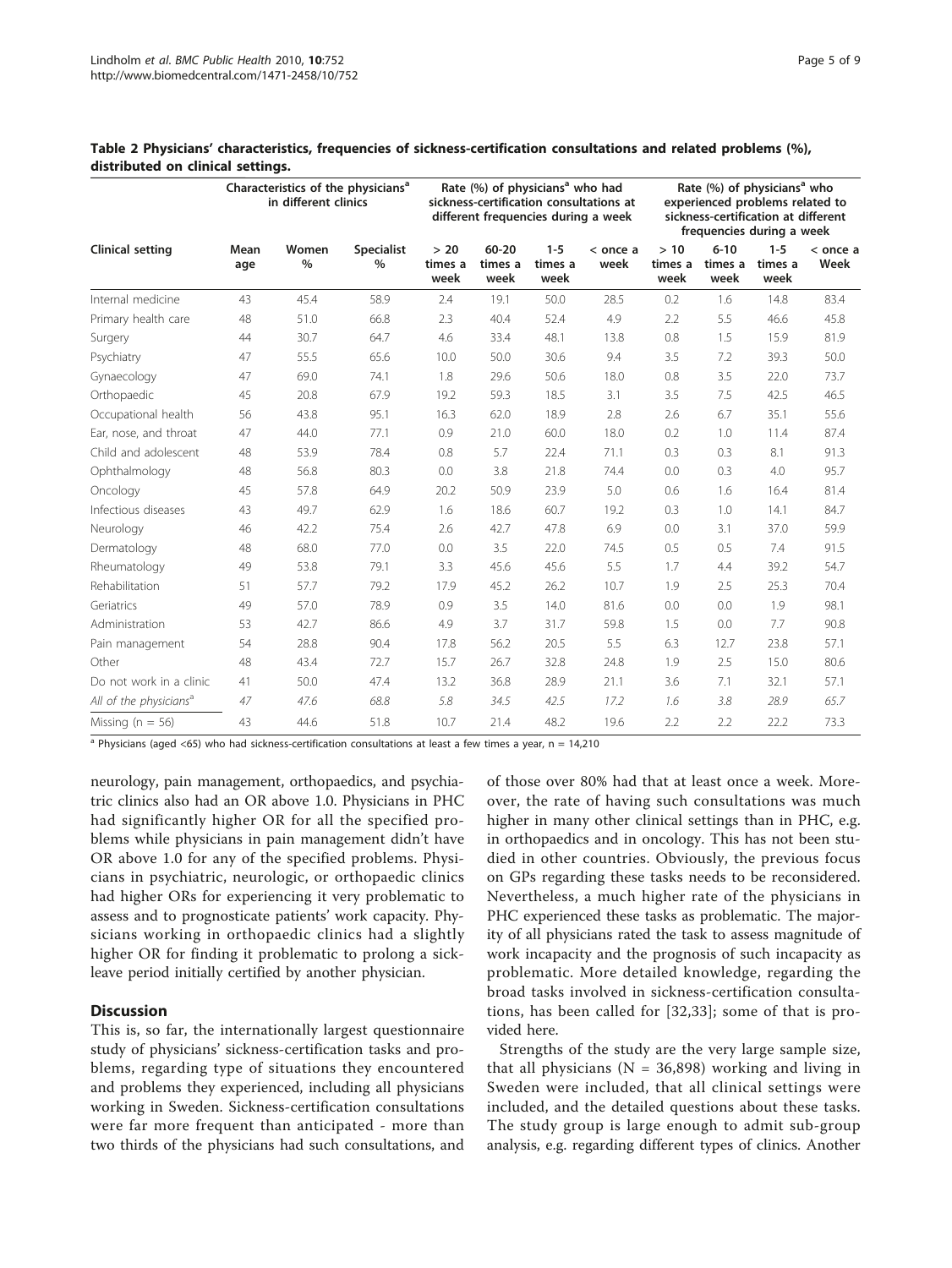<span id="page-5-0"></span>

strength, from an intervention perspective, is that these results were based on the physicians' own experiences of tasks and problems. They can, therefore, be of good use when e.g. targeting different types of competence development [\[13](#page-8-0)]. A limitation is the drop out of 39%. Nevertheless, the response rate can be considered high for this type of study and the study design admits analyses of bias in the dropout. Differences in dropout rates between physicians being board certified specialist and non-specialist i.e. not yet fully trained or registered specialist might have affected our results. Non-specialists were, as expected, younger. During training, they often change residence, also geographically, which might be one reason for the higher drop out. The non-specialists had a higher dropout rate and also reported more problems regarding sickness certification than the specialists, which might have lowered the crude OR for problems reported from clinics with higher proportion of non-specialists. That is, in some cases the ORs might be underestimated, even when adjusted for rate of registered specialists.

To sickness certify a patient is a common task in health care in Sweden as in many other countries. However, this recommendation can so far not be based on scientific evidence [[1\]](#page-8-0). In a previous, smaller study a slight association was found between physicians having at least six sickness-certification consultations a week and rates of having problems with this at least once a week [\[6](#page-8-0)]. The results of the present, much larger study, goes in the same direction and we found similar associations in the majority of clinics, however, not for physicians in oncology and PHC. The proportion of physicians experiencing problems regarding sickness-certification in general, as for specific items, varied with type of clinic. The physicians in PHC had the highest ORs for experiencing problems, although they did not have the highest frequency of sickness-certification consultations.

Actually, also some physicians in geriatrics and child care had sickness-certification cases. This can be explained in at least three ways; one is that the participants were asked to indicate the type of clinic where they *mainly* worked, but some might also be clinically active in other types of clinics. The second is that some of their patients are adolescents, above the age of 16, and thus can be sickness absent and in geriatrics also some patients work in spite of old age. The third is that they might sickness certify parents of children or relatives of geriatric patients. So far, none have studied this.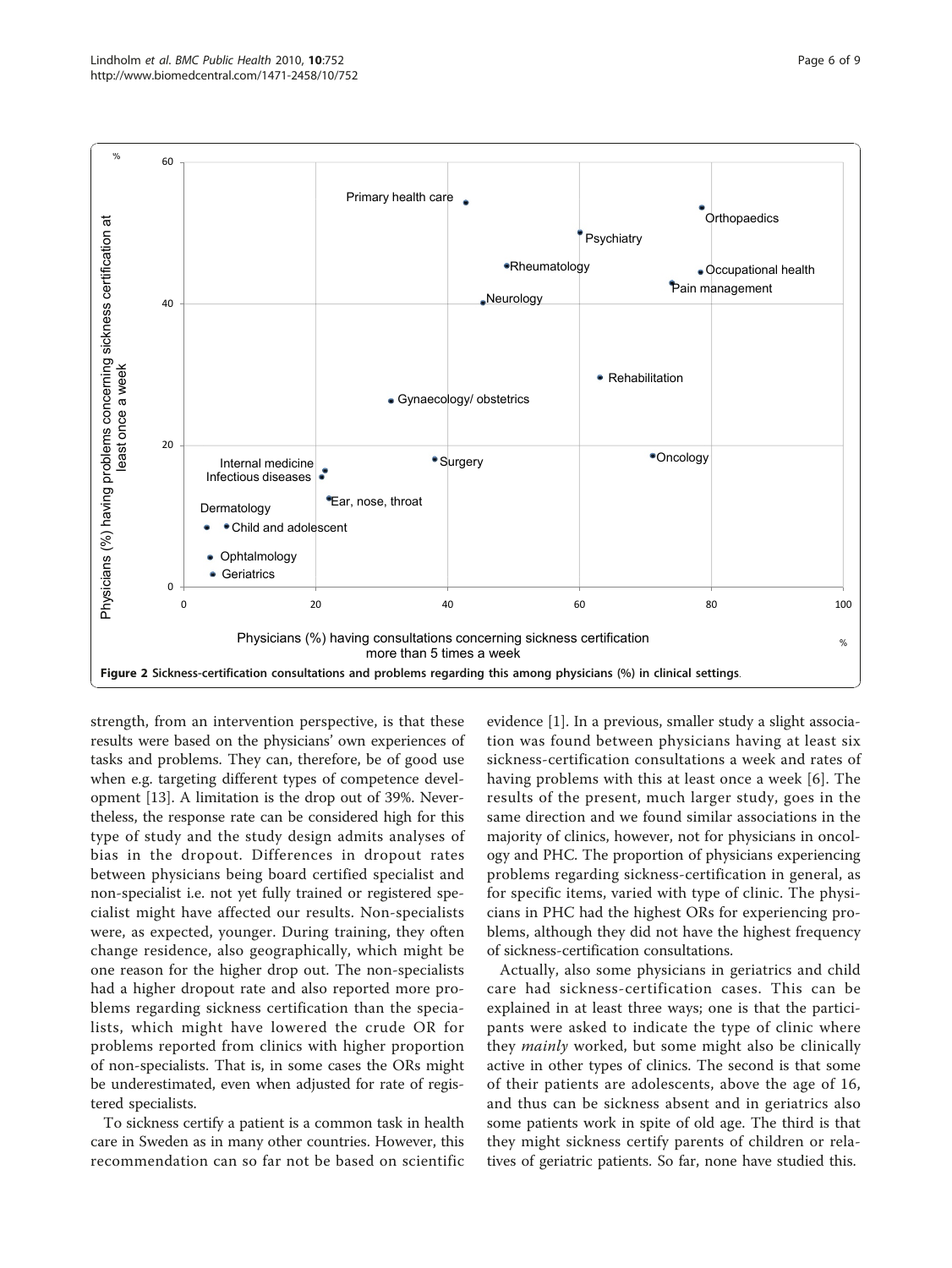<span id="page-6-0"></span>

| Table 3 The physician's assessment of how problematic they experienced different sickness-certification tasks |  |  |  |
|---------------------------------------------------------------------------------------------------------------|--|--|--|
| to be $(% )$                                                                                                  |  |  |  |

| How problematic do you generally find it to                                                                                                                              | $\%$ | $\frac{0}{0}$ | Very Fairly Somewhat<br>$\%$ | <b>Not</b><br>at<br>all<br>$\%$ |
|--------------------------------------------------------------------------------------------------------------------------------------------------------------------------|------|---------------|------------------------------|---------------------------------|
| handle sickness-certification of patients?                                                                                                                               | 6.8  | 33.1          | 43.2                         | 17.0                            |
| assess whether a patient's functional capacity is reduced?                                                                                                               | 14.6 | 33.7          | 37.3                         | 14.4                            |
| assess whether the reduced functional capacity is due to disease or injury?                                                                                              | 10.0 | 28.3          | 41.5                         | 20.1                            |
| assess the degree to which the reduced functional capacity limits a patient's work capacity?                                                                             | 22.6 | 37.3          | 30.8                         | 9.3                             |
| provide a long-term prognosis about the future work capacity of sick-listed patients?                                                                                    | 22.3 | 36.1          | 28.2                         | 13.4                            |
| assess the optimum duration and degree of sickness absence?                                                                                                              | 16.2 | 36.7          | 36.1                         | 11.0                            |
| suggest a plan of action and/or measures to be taken during the sick leave?                                                                                              | 8.9  | 26.0          | 37.4                         | 27.7                            |
| decide whether to certify a prolongation of a sick-leave period initially certified by another physician?                                                                | 17.8 | 34.5          | 32.7                         | 15.0                            |
| manage your dual role of being a doctor for your patients and a medical expert for the Social Insurance Office<br>and other authorities?                                 | 16.3 | 28.4          | 32.5                         | 22.9                            |
| discuss possible changes in lifestyle and life circumstances with a patient who is being issued a sickness<br>certificate?                                               | 8.0  | 29.4          | 38.8                         | 23.8                            |
| discuss and know how to deal with other psychosocial problems (e.g. economic difficulties or physical or<br>substance abuse) when managing a patient on sick leave?      | 12.0 | 28.5          | 36.1                         | 23.4                            |
| manage situations in which you and a patient have different opinions about the need for sickness absence?                                                                | 15.6 | 30.7          | 37.4                         | 16.3                            |
| discuss with the patient the advantages and disadvantages of being on sick leave?                                                                                        | 4.7  | 23.3          | 44.9                         | 27.0                            |
| issue sickness certificates for the social insurance officers?                                                                                                           | 10.8 | 26.4          | 38.5                         | 24.4                            |
| provide the SIO with other types of certificates?                                                                                                                        | 16.6 | 33.3          | 31.9                         | 18.2                            |
| know what aspects of the sickness-certification process that is to be documented in the patient's chart?                                                                 | 4.3  | 14.9          | 37.6                         | 43.2                            |
| handle situations in which you and other members of the healthcare team have different opinions about<br>sickness-certification of a patient? (Not applicable for 44.7%) | 2.7  | 9.2           | 23.9                         | 19.6                            |

We were surprised by the very high rates of consultations and also by the large variety in rates of physicians experiencing problems with these tasks. In Sweden, as in most welfare countries, specialists generally are to refer patients to PHC when treatment is finished or stabilised. It is an understanding that sickness-certification is to be monitored from PHC if a patient is referred to other clinics by the general practitioner in PHC. Nevertheless, very high rates of physicians in different clinics had such tasks very often. More studies are needed to verify these results also in other countries. However, other studies indicate that GPs generate about half of all sickness-certification, which is well in line with our results [[1,34](#page-8-0)]. An obvious issue here is whether the results can be generalized also to other countries. Sickness-certification practices have only been studied in very limited populations and mainly for GPs in other countries - thus, the situation might be similar there, however, that remains to be seen. Regarding other aspects of sickness-certification practice, results from different countries and from different time periods have been unexpectedly similar [[11\]](#page-8-0).

The most problematic part of sickness-certification seemed to be to assess the magnitude of the patient's work capacity. This result goes in line with some

previous studies [\[19,35](#page-8-0),[36](#page-8-0)]. A variety of instruments for assessment of work capacity are used in different countries, however, scientific knowledge on the validity of them, their effects, and on possible implications for the work of physicians is warranted [\[37](#page-8-0)]. Overall, the highest OR for problems with work-capacity assessments was found among physicians in PHC and in psychiatry, rheumatology, and neurology which had a still higher OR for problems providing a long-term prognosis of work capacity. We have not found any other studies about this.

The majority of physicians had sickness-certification consultations every week and problems experienced regarding this varied substantially in frequency as well as severity between clinical settings. The physicians at a vast majority of the clinics regarded sickness-certification consultations as problematic and far more so among physicians in PHC in spite of that they did not have as many such consultations. So far, most interventions concerning sickness-certification have been targeted towards physicians in PHC/GPs. Other physician groups with high frequencies of consultations and/or problems were found in oncology, orthopaedic, psychiatric, pain management, and rheumatologic clinics. The results indicate the importance to take account of the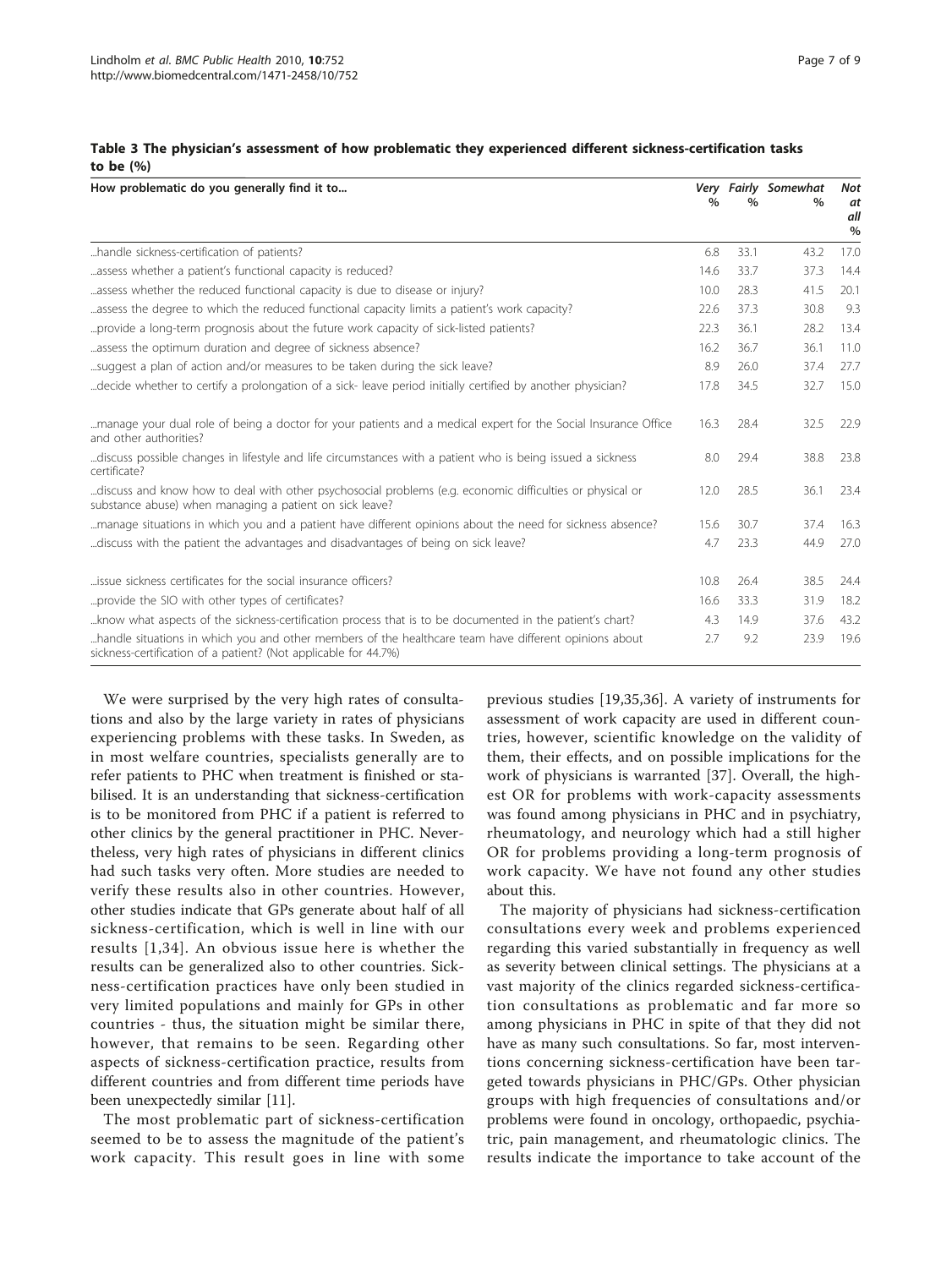| How problematic do you generally find it to |               |                                      |                                                                                                          |                          |          |                                                                                        |      |                                                                      |                                                                                                                    |                          |
|---------------------------------------------|---------------|--------------------------------------|----------------------------------------------------------------------------------------------------------|--------------------------|----------|----------------------------------------------------------------------------------------|------|----------------------------------------------------------------------|--------------------------------------------------------------------------------------------------------------------|--------------------------|
|                                             | patients?     | handle sickness-<br>certification of | to assess the degree<br>which the reduced<br>functional capacity<br>limits a patient's work<br>capacity? |                          | patient? | provide a long-term<br>prognosis about the<br>future work capacity<br>of a sick-listed |      | assess the<br>optimum duration<br>and degree of<br>sickness absence? | decide whether<br>certify a prolongation<br>of a sick-leave period<br>initially certified by<br>another physician? |                          |
| Clinical setting:                           | $\frac{0}{0}$ | OR <sup>b</sup> (95% CI)             | $\%$                                                                                                     | OR <sup>b</sup> (95% CI) | $\%$     | OR <sup>b</sup> (95% CI)                                                               | %    | OR <sup>b</sup> (95% CI)                                             | %                                                                                                                  | OR <sup>b</sup> (95% CI) |
| Internal medicine <sup>a</sup>              | 33.2          | $\mathbf{1}$                         | 57.9                                                                                                     |                          | 58.2     |                                                                                        | 54.1 | 1                                                                    | 53.0                                                                                                               |                          |
| Primary health care                         | 60.5          | $3.30$ (2.93-3.72)                   | 81.5                                                                                                     | 3.51 (3.09-3.98)         | 78.2     | $2.80(2.48-3.17)$                                                                      | 70.0 | $2.15(1.91-2.42)$                                                    | 70.0                                                                                                               | $2.17(1.93 - 2.43)$      |
| Rheumatology                                | 50.5          | $2.57(1.87 - 3.52)$                  | 64.3                                                                                                     | $1.61(1.16-2.22)$        | 66.3     | $1.65(1.19-2.29)$                                                                      | 52.8 | $1.20(0.88-1.65)$                                                    | 56.9                                                                                                               | 1.33 (0.97-1.81)         |
| Psychiatry                                  | 47.2          | $1.96(1.67-2.31)$                    | 61.9                                                                                                     | $1.28(1.08-1.50)$        | 70.5     | $1.83(1.54-2.16)$                                                                      | 55.7 | 1.16 (0.98-1.36)                                                     | 47.5                                                                                                               | $0.83$ (0.71-0.97)       |
| Neurology                                   | 44.0          | $1.88(1.41 - 2.51)$                  | 61.1                                                                                                     | $1.35(1.01-1.81)$        | 63.3     | $1.42(1.06-1.90)$                                                                      | 55.1 | 1.29 (0.96-1.72)                                                     | 49.6                                                                                                               | $0.97(0.73-1.28)$        |
| Pain management                             | 38.1          | 1.66 (0.98-2.82)                     | 58.1                                                                                                     | 1.35 (0.80-2.27)         | 63.5     | 1.56 (0.92-2.64)                                                                       | 45.2 | $0.99(0.59-1.66)$                                                    | 44.4                                                                                                               | $0.86$ $(0.51 - 1.43)$   |
| Orthopaedic                                 | 42.7          | $1.61(1.36-1.92)$                    | 61.0                                                                                                     | $1.24(1.04-1.47)$        | 61.0     | $1.20(1.02-1.43)$                                                                      | 52.6 | $1.04(0.87 - 1.23)$                                                  | 56.5                                                                                                               | $1.23(1.04-1.45)$        |
| Occupational health                         | 28.6          | $1.14(0.89-1.45)$                    | 41.6                                                                                                     | $0.72$ (0.58-0.90)       | 43.1     | $0.70$ (0.56-0.88)                                                                     | 36.0 | $0.71$ (0.57-0.90)                                                   | 38.9                                                                                                               | $0.70$ (0.56-0.88)       |
| Dermatology                                 | 32.3          | $1.13(0.81 - 1.58)$                  | 44.6                                                                                                     | $0.68$ (0.50-0.93)       | 52.2     | $0.89(0.65 - 1.21)$                                                                    | 39.8 | $0.67$ (0.49-0.92)                                                   | 43.8                                                                                                               | $0.76$ $(0.56 - 1.04)$   |
| Rehabilitation                              | 30.0          | $1.05(0.73-1.50)$                    | 45.6                                                                                                     | $0.73(0.52 - 1.01)$      | 58.8     | $1.19(0.85 - 1.66)$                                                                    | 41.5 | $0.75(0.53 - 1.05)$                                                  | 34.0                                                                                                               | $0.51$ (0.36-0.72)       |
| Gynaecology                                 | 30.5          | $1.02$ $(0.85 - 1.22)$               | 50.9                                                                                                     | $0.86$ $(0.73-1.02)$     | 28.0     | $0.30$ (0.25-0.36)                                                                     | 45.4 | $0.83$ (0.70-0.98)                                                   | 46.6                                                                                                               | $0.85(0.72 - 1.01)$      |
| Administration                              | 26.2          | $0.94(0.53-1.66)$                    | 56.9                                                                                                     | $1.27(0.76-2.11)$        | 46.2     | $0.76$ $(0.46 - 1.25)$                                                                 | 41.5 | $0.84$ $(0.50-1.40)$                                                 | 38.5                                                                                                               | $0.66$ $(0.40-1.11)$     |
| Geriatrics                                  | 24.3          | $0.78$ $(0.49-1.24)$                 | 40.0                                                                                                     | $0.58$ (0.39-0.88)       | 44.2     | $0.66$ (0.44-0.99)                                                                     | 38.8 | $0.67$ $(0.44 - 1.02)$                                               | 28.8                                                                                                               | $0.40$ (0.26-0.62)       |
| Infectious diseases                         | 24.8          | $0.67$ (0.51-0.89)                   | 55.0                                                                                                     | $0.92(0.71-1.18)$        | 51.6     | $0.78(0.61 - 1.00)$                                                                    | 51.3 | $0.93(0.72 - 1.19)$                                                  | 51.3                                                                                                               | $0.96$ $(0.75-1.23)$     |
| Ophthalmology                               | 20.1          | $0.60$ (0.45-0.81)                   | 38.3                                                                                                     | $0.53$ (0.42-0.68)       | 34.6     | $0.43$ (0.34-0.56)                                                                     | 33.1 | $0.51$ (0.39-0.66)                                                   | 29.0                                                                                                               | $0.40$ (0.31-0.52)       |
| Child and adolescent                        | 19.9          | $0.59$ (0.44-0.79)                   | 25.6                                                                                                     | $0.29$ (0.22-0.37)       | 26.6     | $0.29$ (0.22-0.38)                                                                     | 28.5 | $0.40$ (0.31-0.52)                                                   | 26.8                                                                                                               | $0.36$ (0.28-0.47)       |
| Surgery                                     | 21.8          | $0.58$ (0.49-0.68)                   | 44.4                                                                                                     | $0.60$ (0.51-0.69)       | 41.5     | $0.52$ (0.45-0.60)                                                                     | 40.0 | $0.58$ (0.50-0.67)                                                   | 40.8                                                                                                               | $0.63$ (0.54-0.73)       |
| Ear, nose, and throat                       | 17.6          | $0.50$ (0.38-0.66)                   | 45.7                                                                                                     | $0.72$ (0.58-0.90)       | 44.3     | $0.65(0.52-0.81)$                                                                      | 38.9 | $0.65$ (0.52-0.82)                                                   | 41.5                                                                                                               | $0.71$ (0.57-0.89)       |
| Oncology                                    | 14.7          | $0.35(0.25-0.49)$                    | 38.2                                                                                                     | $0.46$ (0.35-0.59)       | 50.6     | $0.76$ (0.60-0.97)                                                                     | 31.2 | $0.38$ (0.29-0.50)                                                   | 27.0                                                                                                               | $0.33$ (0.25-0.43)       |
| Other                                       | 28.0          | $0.93(0.76-1.13)$                    | 41.1                                                                                                     | $0.58$ (0.48-0.70)       | 41.3     | $0.57$ (0.47-0.69)                                                                     | 38.3 | $0.62$ (0.51-0.75)                                                   | 37.9                                                                                                               | $0.61$ (0.51-0.74)       |

#### <span id="page-7-0"></span>Table 4 Physicians (%) who experienced sickness-certification as very or fairly problematic stratified on clinics

<sup>a</sup> reference group (n = 1,874), <sup>b</sup> adjusted for rate of board certified specialists.

Bold figures indicates OR that is significantly greater or smaller than 1.

variety of problems in physicians in different clinical settings experience, when planning interventions aimed at improving their work with sickness-certification of patients.

# Conclusions

So far, most interventions regarding physicians' sickness-certification practices have been targeted towards PHC and GPs. Our results indicate that those physicians also to a great extent experience sickness-certification consultations as problematic. Nevertheless, also other physicians have high risks for experiencing them as problematic, e.g. in rheumatology, neurology, psychiatry, and orthopaedic clinics. Moreover, in several clinical settings the physicians had such consultations more often than the GPs. Thus, the results indicate that much can be gained through focusing on physicians also in other types of clinics when planning interventions to improve physicians' sickness-certification practice.

#### Acknowledgements

The project, including development of the questionnaire, data collection and management, was financially supported by the Swedish Research Council of

Working life and Social Sciences, Stockholm County Council, Ministry of Health and Social Affairs, and the National Social Insurance Agency.

#### Author details

<sup>1</sup>Department of Clinical Neuroscience, Division of Insurance Medicine, Karolinska Institutet, SE-171 77 Stockholm, Sweden. <sup>2</sup>Stockholm County Council, SE-118 91 Stockholm, Sweden. <sup>3</sup>Department of Neurobiology, Care Sciences and Society, Centre for Family and Community Medicine, Karolinska Institutet, 141 83 Huddinge, Sweden.

#### Authors' contributions

The authors of this manuscript are members of a research project investigating physicians' sickness-certification practice. CL contributed in the study design, data collection, interpretation, drafting, and writing the manuscript, and supervision. BA and GN contributed to the conception, design of the study, interpretation of the data, and revisions of the manuscript. EH performed the statistical analyses and contributed to interpretation and revisions of the manuscript. AE and AL contributed to the data analysis and interpretation as well as revisions of the manuscript. YS contributed to interpretation and revisions of the manuscript. KA contributed to the conception, design of the study, data collection, interpretation of the data, revisions of the manuscript and supervision. All authors have read and approved the final manuscript.

#### Competing interests

The authors declare that they have no competing interests.

Received: 25 August 2010 Accepted: 6 December 2010 Published: 6 December 2010